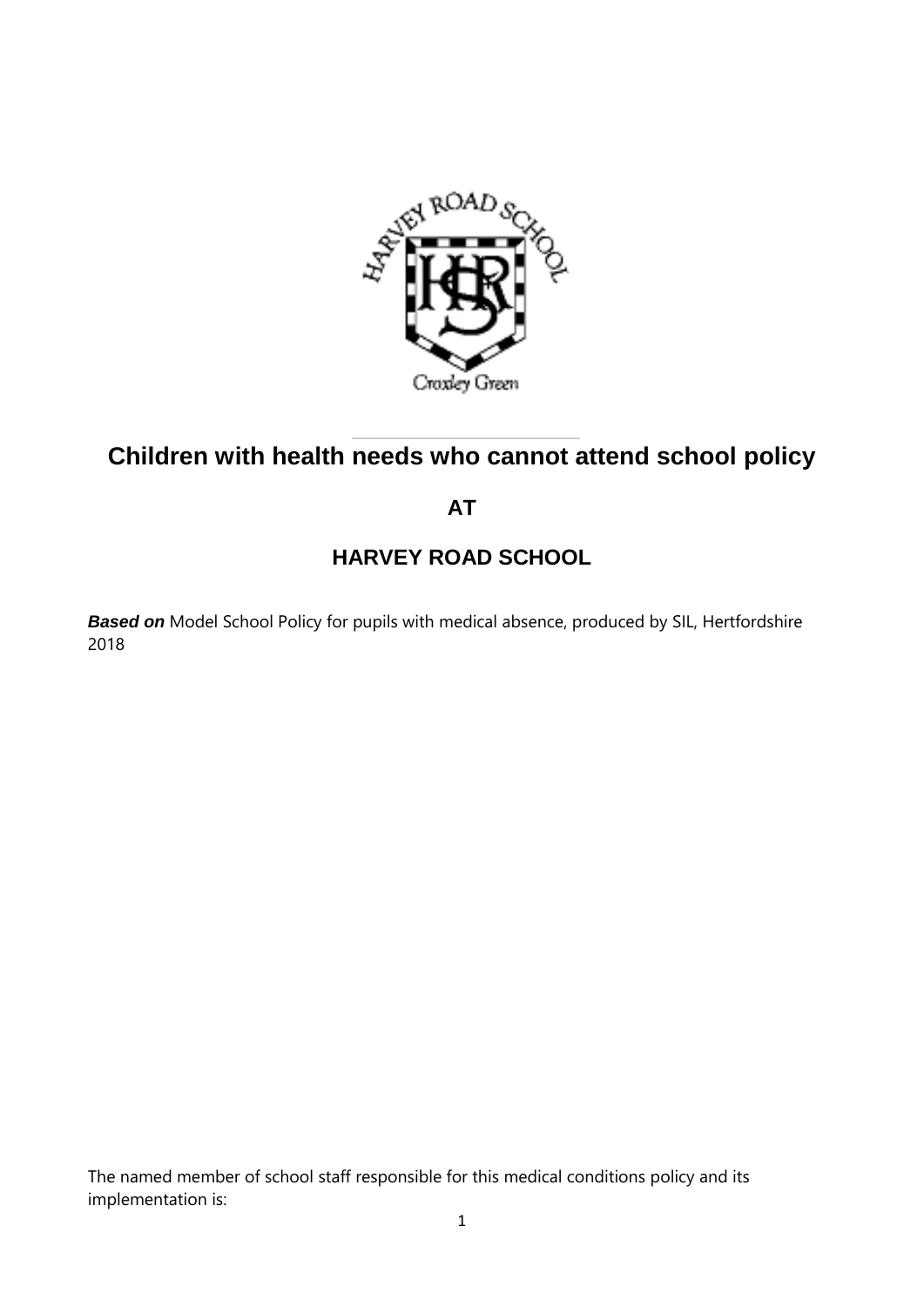NAME: Nick Rowlands ROLE: Headteacher

#### **Mission Statement**

This school is an inclusive community that supports and welcomes pupils with medical conditions. It

promotes the mental and physical health and emotional wellbeing of all its pupils.

- It provides children with medical conditions with the same opportunities and access to activities (both school based and out-of-school) as other pupils. No child will be denied admission or prevented from taking up a place in this school because arrangements for their medical condition have not been made.
- This school will listen to the views of pupils and parents/carers.
- Pupils and parents/carers feel confident in the care they receive, and the level of care meets their
	- needs.
- Staff understand the medical conditions of pupils at this school and that they may be serious, adversely affect a child's quality of life and impact on their ability and confidence
- All staff understands their duty of care to children and young people and knows what to do in the event of an emergency.
- The whole school and local health community understand and support the medical conditions policy.
- Understands that all children with the same medical condition will not have the same needs and will focus on the needs of each individual child.
- Recognises its duties as detailed in Section 100 of the Children and Families Act 2014. (Other related legislation is referenced in DfE guidance p21).
- Some children with medical conditions may be considered to be disabled under the definition set out in the Equality Act 2010. Where this is the case, this school complies with their duties under that Act.
- Some may also have special educational needs (SEN) and may have a statement, or Education, Health and Care (EHC) plan which brings together health and social care needs, as well as their special educational provision. For children with SEN, this policy should be read in conjunction with the Special educational needs and disability (SEND) code of practice.

## **This school's medical conditions policy is: drawn up in consultation with a wide range of local key stakeholders within both the school and health settings.**

- Drawn up in consultation with a range of local key stakeholders within both the school and health settings including pupils, parent/carers, school nurse, school staff, governors, and relevant local health services.
- Is supported by a clear communication plan for staff, parent/carers and other key stakeholders to ensure its full implementation
- All staff understand and are trained in what to do in an emergency for children with medical conditions. This training is refreshed annually.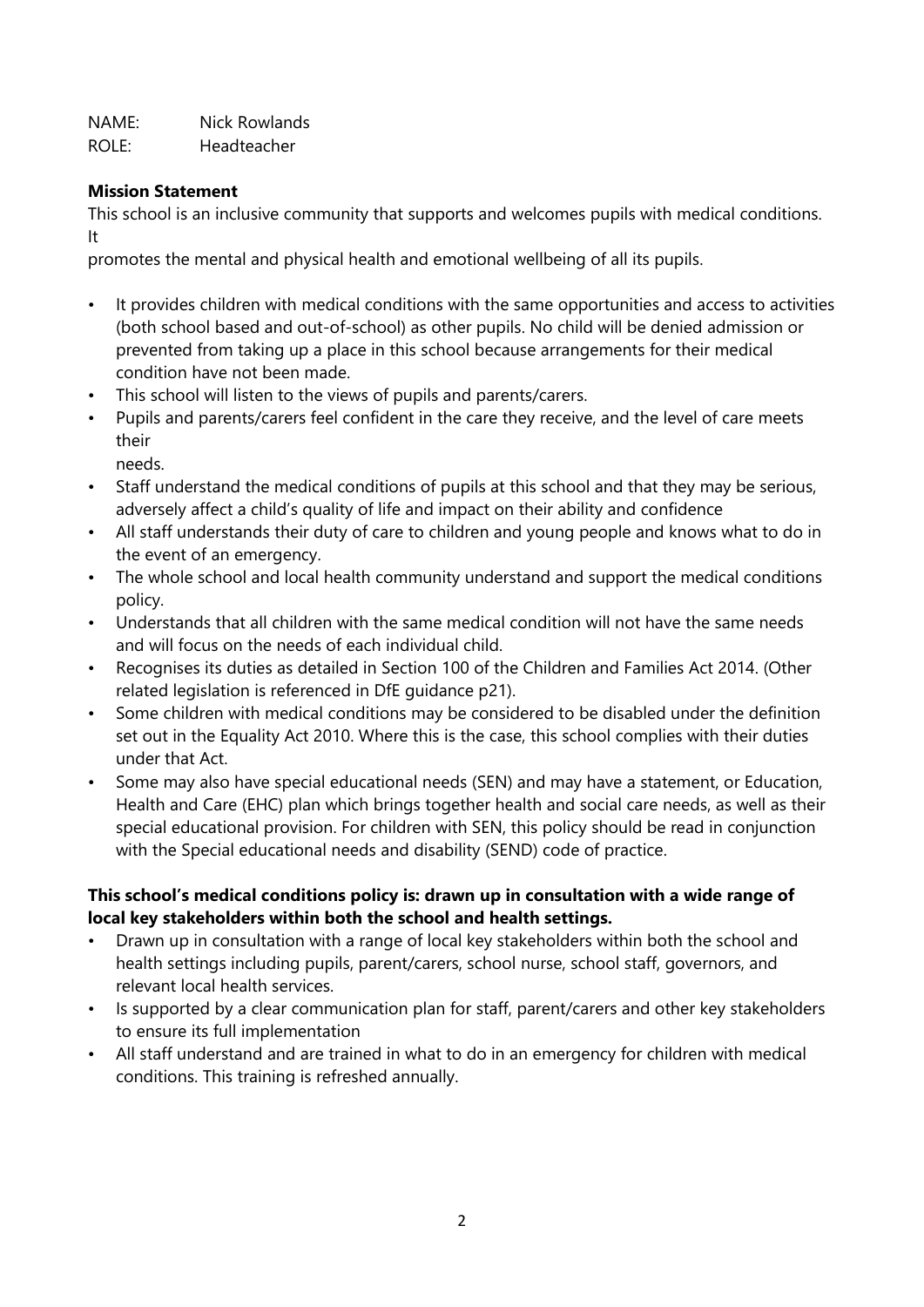## **PROCESSES**

## **Training and Support:**

- All children with medical conditions that are complex, long-term or where there is a high risk that emergency intervention will be required have an individual healthcare plan (IHP), which explains what help they need in an emergency. The IHP will accompany a pupil should they need to attend hospital. Parental permission will be sought and recorded in the IHP for sharing the IHP within emergency care settings.
- All staff providing support to a pupil have received suitable training and ongoing support to ensure they have confidence to provide the necessary support and that they fulfil the requirements set out in the pupil's IHP. This should be provided by suitably qualified healthcare professional and/or parent/carer. An up to date record of all training undertaken and by whom will be kept.
- All staff, should be aware of the content of this policy, know what action to take in an emergency and receive updates at least yearly.
- If a pupil needs to attend hospital, a member of staff (preferably known to the pupil) will stay with them until a parent/carer arrives, or accompany a child taken to hospital by ambulance. They will not take pupils to hospital in their own car.

#### **Clear guidance on providing care and support and administering medication at school**

- The importance of medication being taken and care received is detailed in the pupil's IHP.
- Medication will only be administered when it would be detrimental to a child's health or school attendance not to do so.
- There are sufficient members of staff trained to administer medication and meet the care needs of an individual child. This includes escort staff for home to school transport if necessary.
- There are sufficient numbers of staff trained to cover any absences, staff turnover and other contingencies. The governing body will ensure sure there is the appropriate level of insurance and liability cover in place.
- Medication (prescription or non-prescription) will not be given to a child under 16 without a parent's written consent except in exceptional circumstances, and every effort will be made to encourage the pupil to involve their parent/carer, while respecting their confidentiality.
- When administering medication, for example pain relief, the school will check the maximum dosage and when the previous dose was given. Parents/carers will be informed. This school will not give a pupil under 16 medicine containing aspirin unless prescribed by a doctor.
- A trained member of staff will be available to accompany a pupil with a medical condition on an off-site visit, including overnight stays.
- Parents/carers at this school understand they should let the school know immediately if their child's needs change.
- If a pupil misuses their medication, or anyone else's, their parent/carer is informed as soon as possible and the school's disciplinary procedures are followed.

# **Clear guidance on the storage of medication and equipment**

- All staff understand what constitutes an emergency for an individual child and makes sure that emergency medication/equipment, eg asthma inhalers, epi-pens etc are readily available wherever the child is in the school and on off-site activities, and are not locked away.
- Pupils may carry their own medication/equipment, or they should know exactly where to access it.
- Those pupils deemed competent to carry their own medication/equipment with them will be identified and recorded through the pupil's IHP in agreement with parents/carers.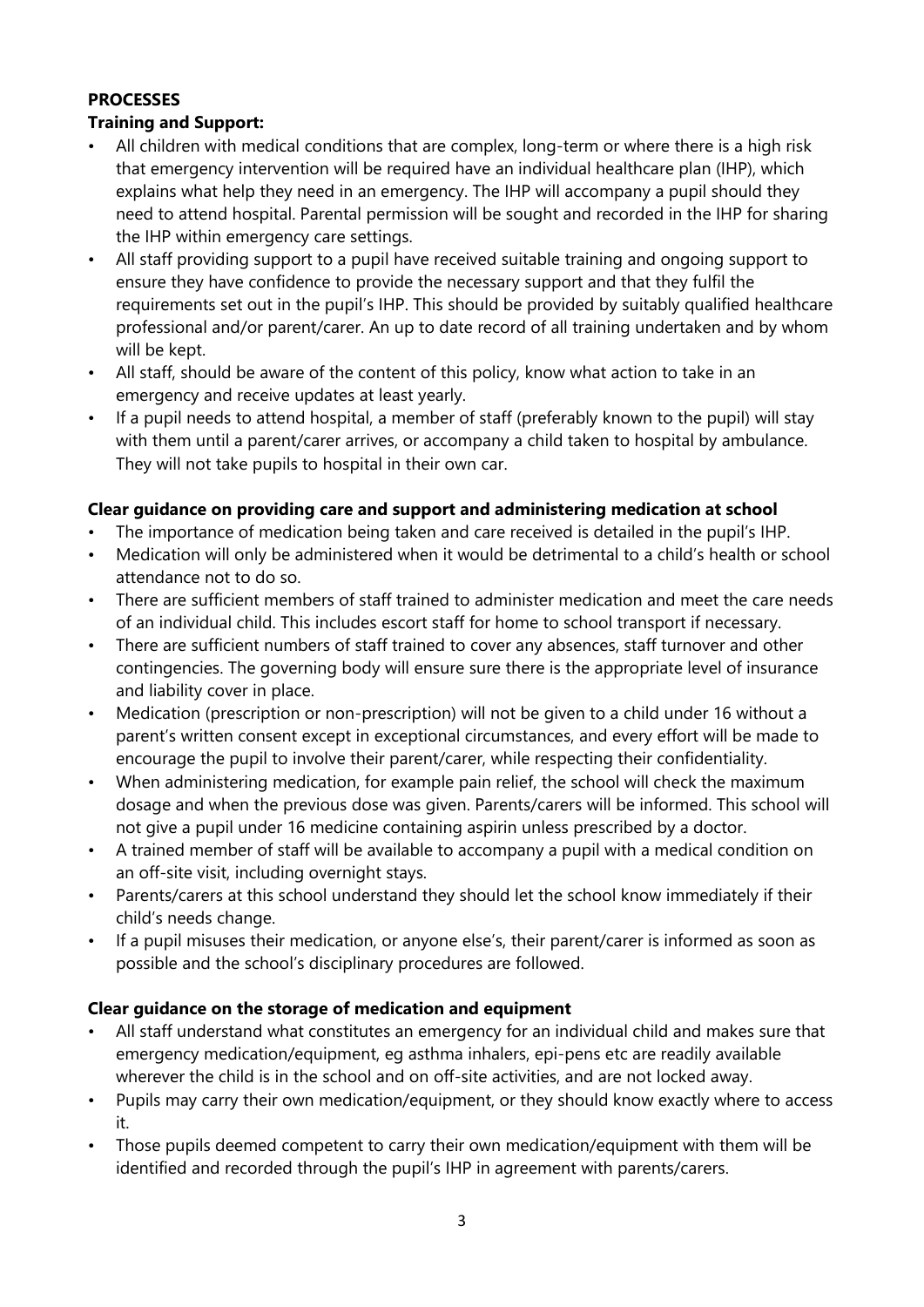- Pupils can carry controlled drugs if they are deemed competent to do so, otherwise controlled drugs will be stored securely in a non-portable container, with only named staff having access. Staff can administer a controlled drug to a pupil once they have had specialist training.
- All medication is stored safely, and pupils with medical conditions know where at all times and have access to them immediately. Medication will not be stored in first aid boxes.
- Medication must be in date, labelled and in its original container including instructions for
- administration. The exception to this is insulin, which though must still be in date, will generally be supplied in an insulin injector pen or a pump.
- Parents/carers are asked to collect all medications/equipment at the end of the school term, and to provide new and in-date medication at the start of term.
- Needles and other sharps will be stored and disposed of in line with local guidance.

# **Clear guidance about record keeping.**

- As part of the admissions process and annual data collection exercise parents/carers are asked if their child has any medical conditions.
- An IHP will record the support an individual pupil's needs around their medical condition. The IHP is developed with the pupil (where appropriate), parent/carer, designated named member of school staff, specialist nurse (where appropriate) and relevant healthcare services. Where a child has SEN but does not have a statement or EHC plan, their special educational needs are mentioned in their IHCP. Appendix 2 is used to identify and agree the support a child needs and the development of an IHCP.
- A centralised register of IHPs is maintained, and an identified member of staff has the responsibility for this register.
- IHPs are regularly reviewed, at least every year or whenever the pupil's needs change.
- The pupil (where appropriate) parents/carers, specialist nurse (where appropriate) and relevant healthcare services hold a copy of the IHP. Other school staff are made aware of and have access to the IHP for the pupils in their care.
- Pupil's confidentiality is protected.
- Permission sought from parents/carers before sharing any medical information with any other party.
- Accurate records of all medication administered, including the dose, time, date and supervising staff.

# **The whole school environment is inclusive and favourable to pupils with medical conditions, including**

# **the physical environment, as well as social, sporting and educational activities.**

- Committed to providing a physical environment accessible to pupils with medical conditions and pupils are consulted to ensure this accessibility and committed to an accessible physical environment for out of-school activities.
- Needs of pupils with medical conditions are considered to ensure their involvement in structured/unstructured activities, extended school activities/residential visits.
- All staff are aware of potential social problems that pupils with medical conditions may experience and use this knowledge, alongside the school's anti bullying policy, to help prevent and deal with any problems. They use opportunities such as PSHE and science lessons to raise awareness of medical conditions to help promote a positive environment.
- Understands the importance of all pupils taking part in off site visits and physical activity and all relevant staff make reasonable and appropriate adjustments to such activities in order they are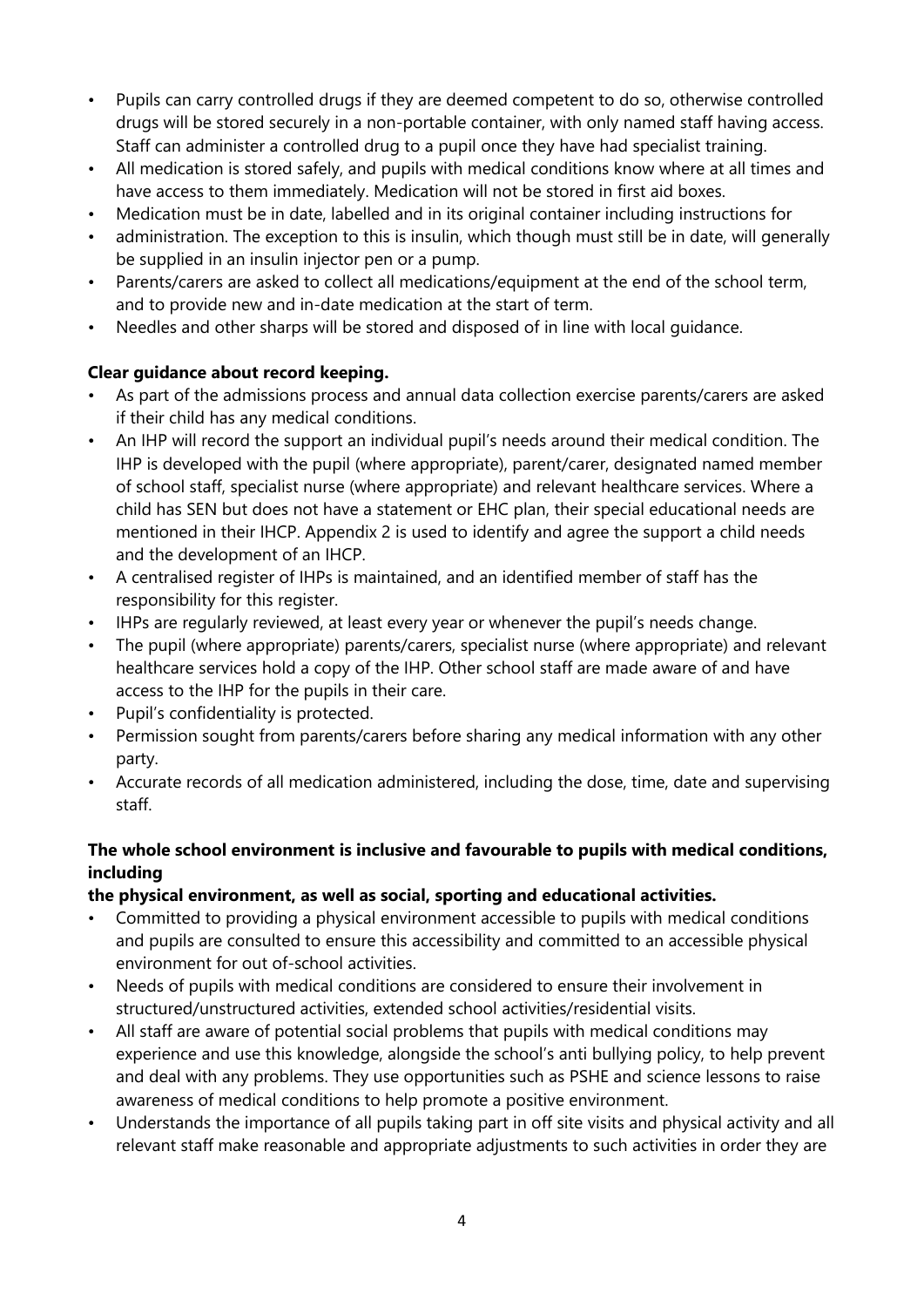accessible to all, including out-of-school clubs and team sports. Risk assessments will be conducted as part of the planning process to take account of any additional controls required for individual pupil needs.

• Understands that all relevant staff are aware that pupils should not be forced to take part in activities if they are unwell, also aware of pupils who have been advised to avoid/take special precautions during activity; the potential triggers for a pupil's medical condition when exercising and how to minimise these.

## **Pupils have appropriate medication / equipment / food with them during physical activity and offsite visits.**

- Pupils with medical conditions can participate fully in all aspects of the curriculum and enjoy the same opportunities at school as any other child, appropriate adjustments and extra support are provided.
- All school staff understand that frequent absences, or symptoms, such as limited concentration and frequent tiredness, may be due to a pupil's medical condition.
- Pupils are not penalised for their attendance if their absences relate to their medical condition.
- Pupils with medical conditions who are finding it difficult to keep up educationally will be known to the SENCO/INCO who will liaise with the pupil (where appropriate), parent/carer and the pupil's healthcare professional.
- Pupils learn what to do in an emergency
- Risk assessments are carried out before any out-of-school visit, including work experience and educational placements. The needs of pupils with medical conditions are considered during this process and plans are put in place for any additional medication, equipment or support that may be required

## **Aware of common triggers that can make common medical conditions worse or can bring on an emergency. The school is actively working towards reducing or eliminating health and safety risks and has a written schedule of reducing specific triggers to support this.**

- Committed to identifying and reducing triggers both at school and on out-of-school visits.
- School staff have been given training and written information on medical conditions which includes avoiding/reducing exposure to common triggers. It has a list of the triggers for pupils with medical conditions at this school, has a trigger reduction schedule and is actively working towards reducing/eliminating these health and safety risks.
- The IHP details an individual pupil's triggers and details how to make sure the pupil remains safe throughout the whole school day and on out-of-school activities. Risk assessments are carried out on all out-of-school activities, taking into account the needs of pupils with medical needs.
- Reviews all medical emergencies and incidents to see how they could have been avoided, and changes school policy according to these reviews.

## **Each member of the school and health community knows their roles and responsibilities in maintaining and implementing an effective medical conditions policy.**

• Works in partnership with all relevant parties including the pupil (where appropriate), parent/carer, school's governing body, all school staff, employers and healthcare professionals to ensure that the policy is planned, implemented and maintained successfully.

#### **The medical conditions policy is regularly reviewed, evaluated and updated.**

• In evaluating the policy, this school seeks feedback from key stakeholders including pupils,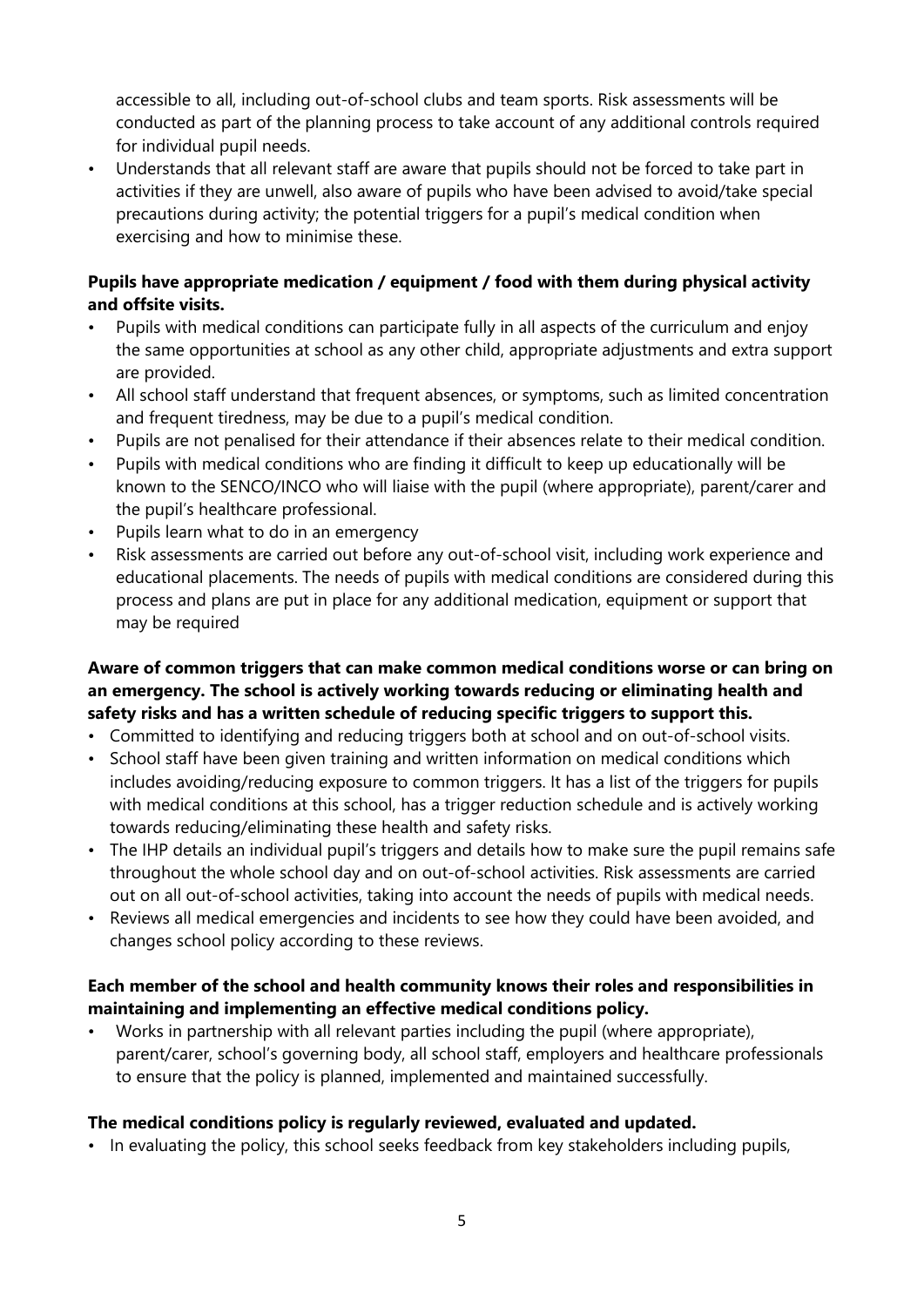parents/carers, school nurses, specialist nurses and other relevant healthcare professionals, school staff, local emergency care services and governors. The views of pupils with medical conditions are central to the evaluation process.

• Should parents and pupils be dissatisfied with the support provided, they should direct these concerns to the School.

## **Early Identification of pupils whose attendance has been affected**

- All staff take responsibility for the identification of the children/young people who are on school roll but are absent from school with a medical need which may impact on their ability to access the curriculum. This will be monitored through the Designated Teacher and key staff identified.
- All staff will support the Designated Teacher to establish, where possible, the amount of time a pupil might be absent and identify ways in which the school can support the pupil in the short term e.g. providing work to be done at home in the first instance.
- The Designated Teacher will have the responsibility for liaising with the Local Authority (ISL), parents or carers and various agencies where the pupils are too ill to attend school.

## **Referrals – if a referral to the Local Authority (ISL) is required**

- The Designated Teacher will discuss a referral to ISL with the parents/carer, completing a Hertfordshire Service Request Form identifying the reason for support with supporting medical evidence from the parent/carer.
- Ensure that where pupils with long-term and recurrent conditions are absent, ISL will be informed and medical evidence secured. Identified school staff will communicate with other parties, attend reviews and facilitate communication between the pupil, the school and ISL.
- This contact will ensure that procedures are followed when a pupil is absent from school for medical reasons including procedures to support:
	- o Early identification
	- o Referrals
	- o Personal education plans
	- o Reintegration into school
	- o Pupils working towards public examinations
	- o Involvement of the pupil
	- o Evaluation of provision

# **Additional Information**

# **1) Roles & responsibilities**

Governing Bodies

- Must make arrangements to support pupils with medical conditions in school, including developing and implementing a policy for supporting pupils with medical conditions.
- Ensure that pupils with medical conditions are supported to enable the fullest participation possible in all aspects of school life.
- Ensure that sufficient staff has received suitable training and are competent before they take on
- responsibility to support children with medical conditions.
- Ensure that any members of school staff who provide support to pupils with medical conditions are able to access information and other teaching support materials as needed.

#### Headteacher

• Ensure that their school's policy is developed and effectively implemented with partners, ensuring that all staff are aware of the policy for supporting pupils with medical conditions and understand their role in its implementation.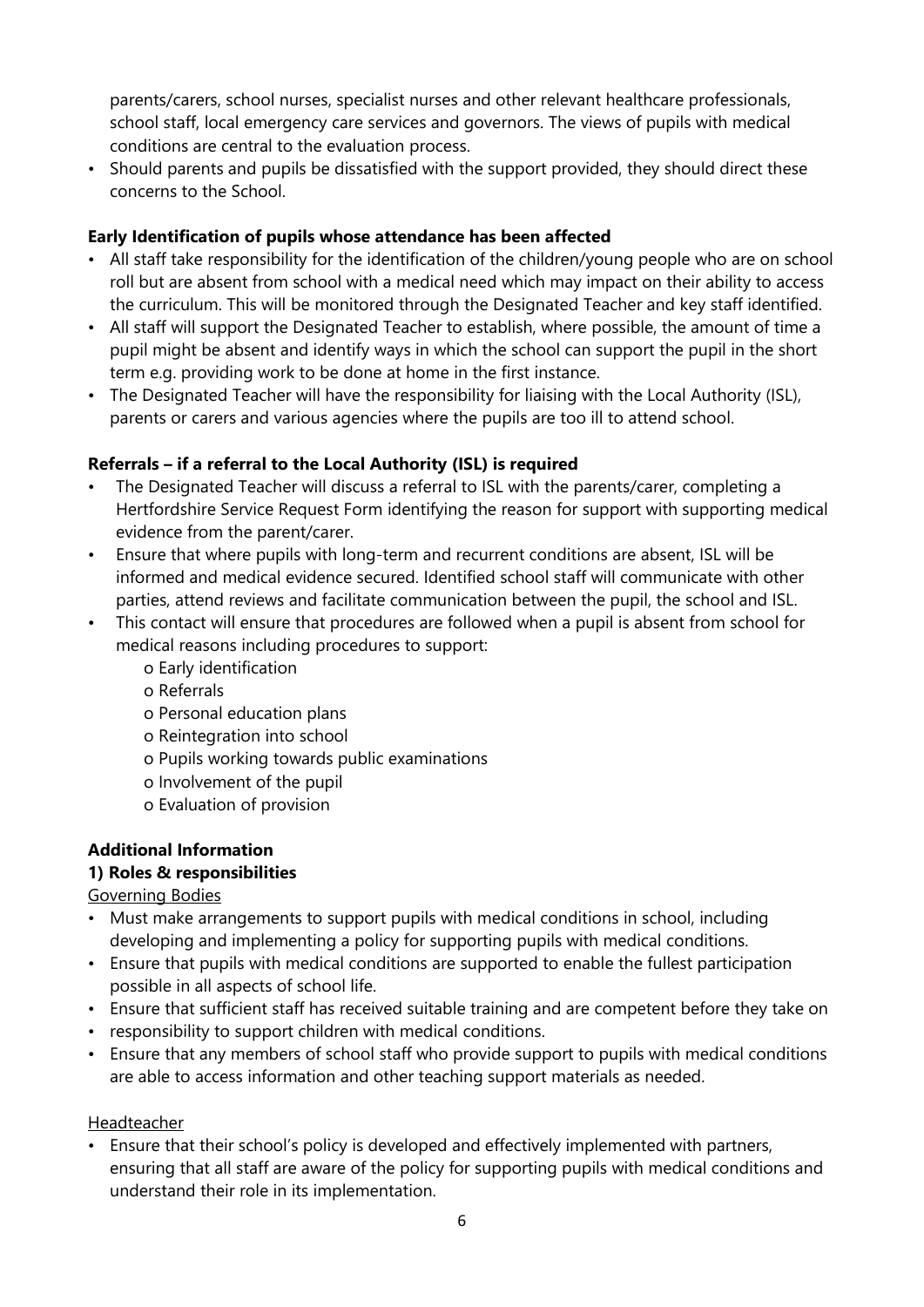- Ensure that all staff who need to know are aware of the child's condition.
- Ensure that sufficient trained numbers of staff are available to implement the policy and deliver against all individual healthcare plans, including in contingency and emergency situations.
- Have overall responsibility for the development of individual healthcare plans.
- Ensure that school staff are appropriately insured and are aware that they are insured to support pupils in this way.
- Contact the school nursing service in the case of any child who has a medical condition that may require support at school, but has not yet been brought to the attention of school health.

#### **School Staff**

- Any member of school staff may be asked to provide support to pupils with
- medical conditions, including the administering of medicines, although they cannot be required to do so. Although administering medicines is not part of teachers' professional duties, they should take into account the needs of pupils with medical conditions that they teach.
- School staff should receive sufficient and suitable training and achieve the necessary level of competency before they take on responsibility to support children with medical conditions.
- Any member of school staff should know what to do and respond accordingly when they become aware that a pupil with a medical condition needs help.

## School Nurse

- Every school has access to school nursing services. They are responsible for notifying the school when a child has been identified as having a medical condition which will require support in school. Wherever possible, they should do this before the child starts at the school. They would not usually have an extensive role in ensuring that schools are taking appropriate steps to support children with medical conditions, but may support staff on implementing a child's individual healthcare plan and provide advice and liaison, for example on training.
- School nurses can liaise with lead clinicians locally on appropriate support for the child and associated staff training needs - for example, there are good models of local specialist nursing teams offering training to local school staff, hosted by a local school.
- Community nursing teams will also be a valuable potential resource for a school seeking advice and support in relation to children with a medical condition.

#### Other healthcare professionals - including GPs and paediatricians

- Should notify the school nurse when a child has been identified as having a medical condition that will require support at school.
- Provide advice on developing healthcare plans.
- Specialist local health teams may be able to provide support in schools for children with particular conditions (eg asthma, diabetes, epilepsy).

## Pupils – with medical conditions often best placed to provide information about how their condition affects them.

- Should be fully involved in discussions about their medical support needs and contribute as much as possible to the development of, and comply with, their individual healthcare plan.
- Other pupils will often be sensitive to the needs of those with medical conditions.

#### Parents/carers – should provide the school with sufficient and up-to-date information about their child's medical needs.

• May be the first to notify the school that their child has a medical condition.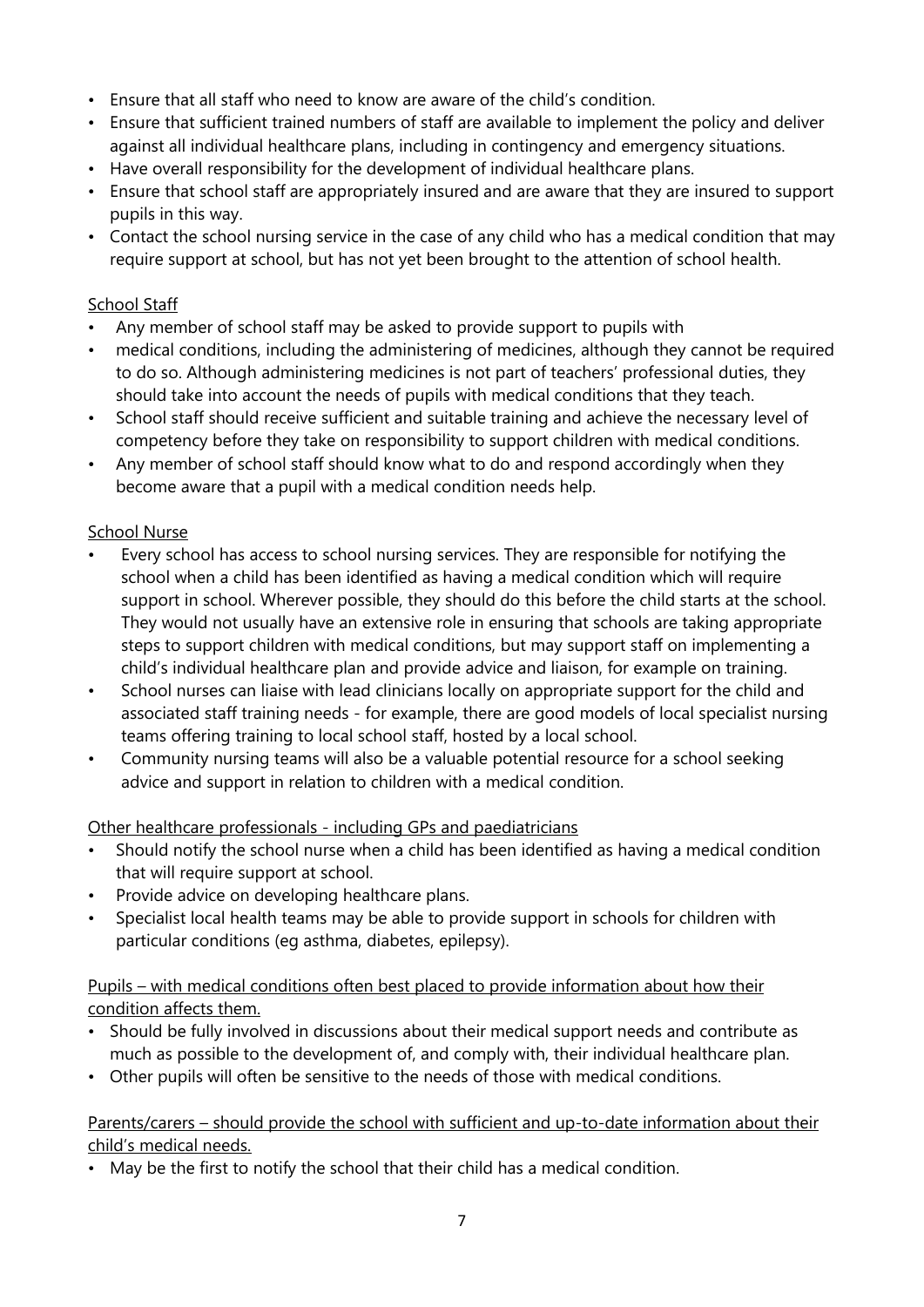- Parents/carers are key partners and should be involved in the development and review of their child's individual healthcare plan, and may be involved in its drafting.
- Should carry out any action they have agreed to as part of its implementation, eg provide medicines and equipment ,ensure they or another nominated adult are contactable at all times.

# **2) Inhalers**

- If the school has chosen to hold an emergency salbutamol inhaler for use by pupils who have been prescribed a reliever inhaler and for whom written parental consent for its use has been obtained.
- The protocol for the use of this inhaler follows the Department of Health Guidance on the use of emergency salbutamol inhalers in schools:
	- o The use, storage, care and disposal of the inhaler and spacers will follow the school's policy on supporting pupils with medical conditions.
	- o Specific guidance on storage and care is provided on page 12 of the Department of Health Guidance on the use of emergency salbutamol inhalers in schools.
	- o The school holds a register of children prescribed an inhaler and this list is kept with the emergency inhaler.
	- $\circ$  Written parental consent is sought for the use of the emergency inhaler. Where consent is received the use of the emergency inhaler will be included in the pupils IHP.
	- o Parents/carers will be informed if their child has used the emergency inhaler.
	- o Appropriate support and training has been provided in line with the school's policy on supporting pupils with medical conditions.

N Rowlands Headteacher

Date approved: 23 March 2022 Date of review: March 2023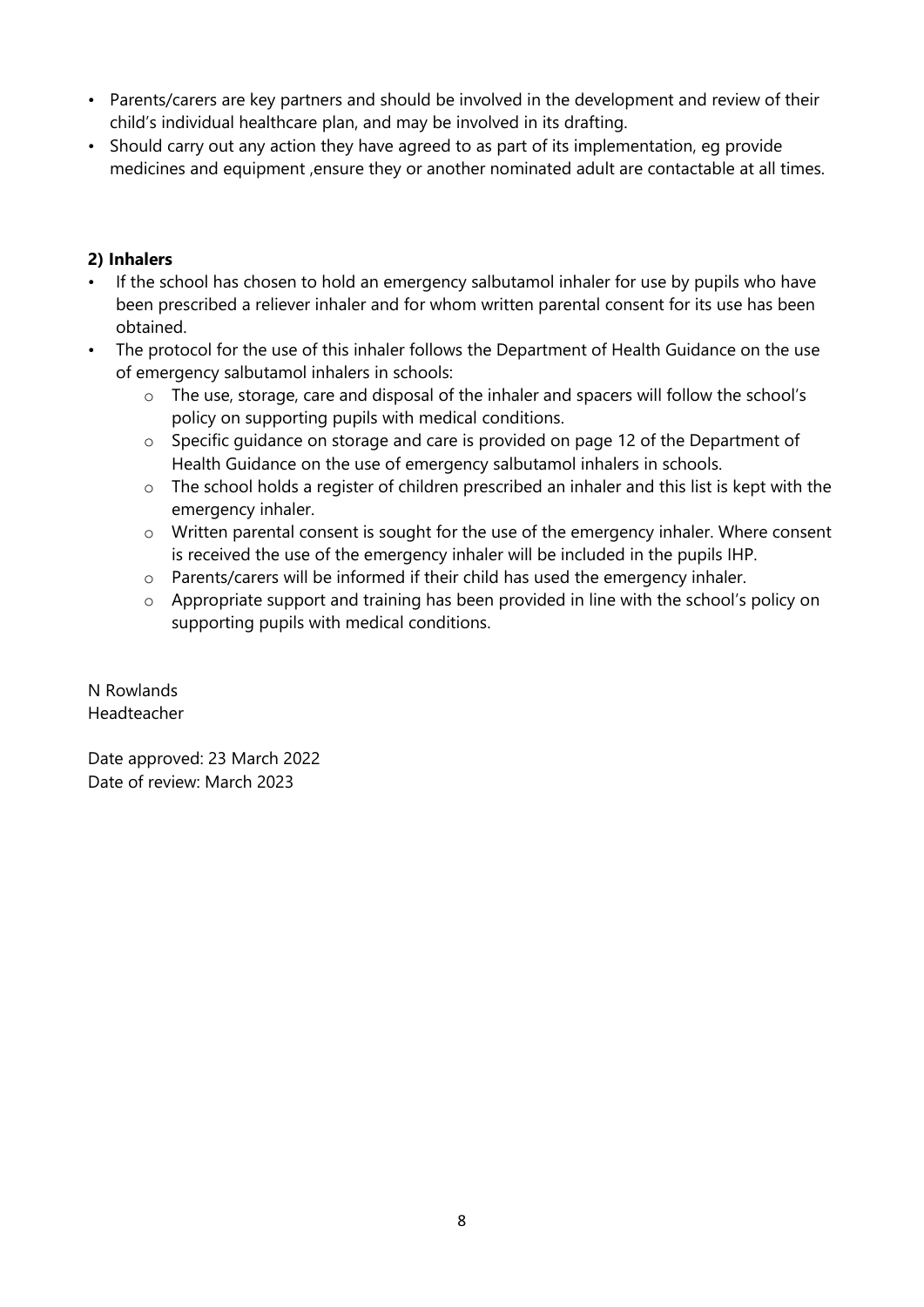# Appendix 1

# **Individual Healthcare Plan**

| Name of school/setting         | Harvey Road School |
|--------------------------------|--------------------|
| Child's name                   |                    |
| Group/class/form               |                    |
| Date of birth                  |                    |
| Child's address                |                    |
| Medical diagnosis or condition |                    |
| Date                           |                    |
| Review date                    |                    |

#### **Family Contact Information**

| Name                  |  |
|-----------------------|--|
| Phone no. (work)      |  |
| (home)                |  |
| (mobile)              |  |
| Name                  |  |
| Relationship to child |  |
| Phone no. (work)      |  |
| (home)                |  |
| (mobile)              |  |

# **Clinic/Hospital Contact**

Name Phone no.

#### **G.P.**

Name

Phone no.

| Who is responsible for providing support |
|------------------------------------------|
| in school                                |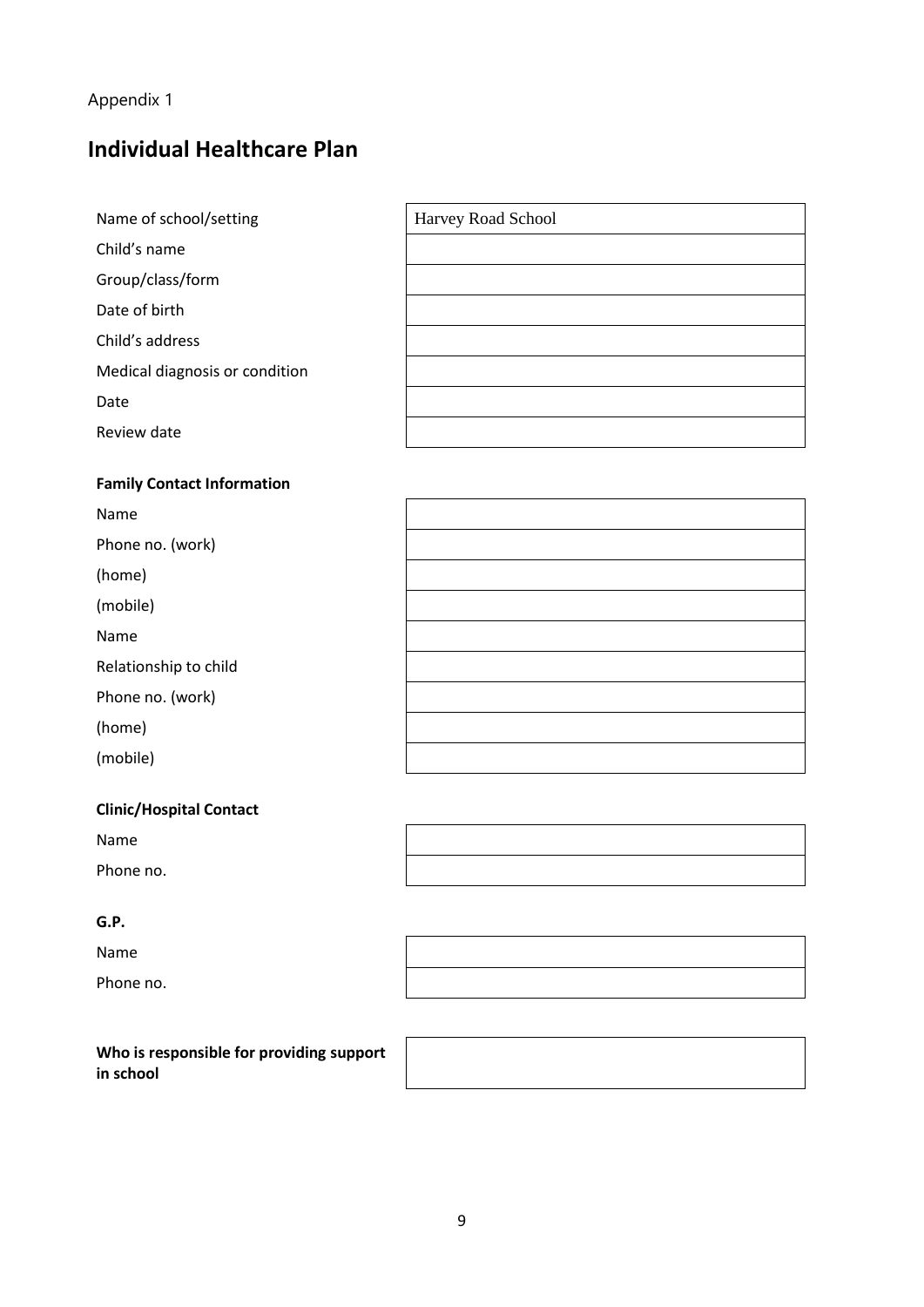**Describe medical needs and give details of child's symptoms, triggers, signs, treatments, facilities, equipment or devices, environmental issues**

#### *Daily Care Requirements:*

It is thought probable that "X" may suffer from an Anaphylactic allergic reaction if he/she eats or is in contact with

If this occurs he/she is likely to need medical attention. In an extreme situation his/her condition might be life threatening. However, medical advice is that attention to his/her diet and in particular the exclusion of the allergen together with the availability of his/her emergency medication is all that is necessary. In all other respects it is recommended by his/her consultant that his/her education should carry on "as normal".

The arrangements set out below are intended to assist "X", his/her parents and the school/nursery in achieving the least possible disruption to his/her education, but also to make appropriate provisions for his/her medical requirements.

#### *Specific support for the pupil's Educational, Social and Emotional needs:*

Whenever the planned curriculum involves cookery or experimentation with food items, prior discussion will be held between the school and the parents in order to agree measures and suitable alternatives. Similar discussions will take place prior to school parties, social events etc. In some cases this might require parental supervision.

#### *Arrangements for School Visits / Trips etc.*

If there are any proposals which mean that "X" may leave the school /nursery site, prior discussions will be held between the school/nursery and parents in order to provide for the AUTO INJECTORS(s) to be taken on the outing. A trained adult should accompany the child. Provision for the safe handling of his/her medication should also be clarified.

#### *Other Information:*

#### **STAFF INDEMNITY:**

This **school** fully indemnifies its staff against claims for alleged negligence, providing they are acting within the scope of their employment, staff having been provided with adequate training and are following these guidelines.

For the purpose of indemnity, the administration of medicines falls within this definition and hence staff can be reassured about the protection their employer provides. In practice the indemnity means that the school and not the employee will meet the cost of damages should a claim for alleged negligence be successful. It is very rare for school staff to be sued for negligence and instead the action is usually between the parent and the employer.